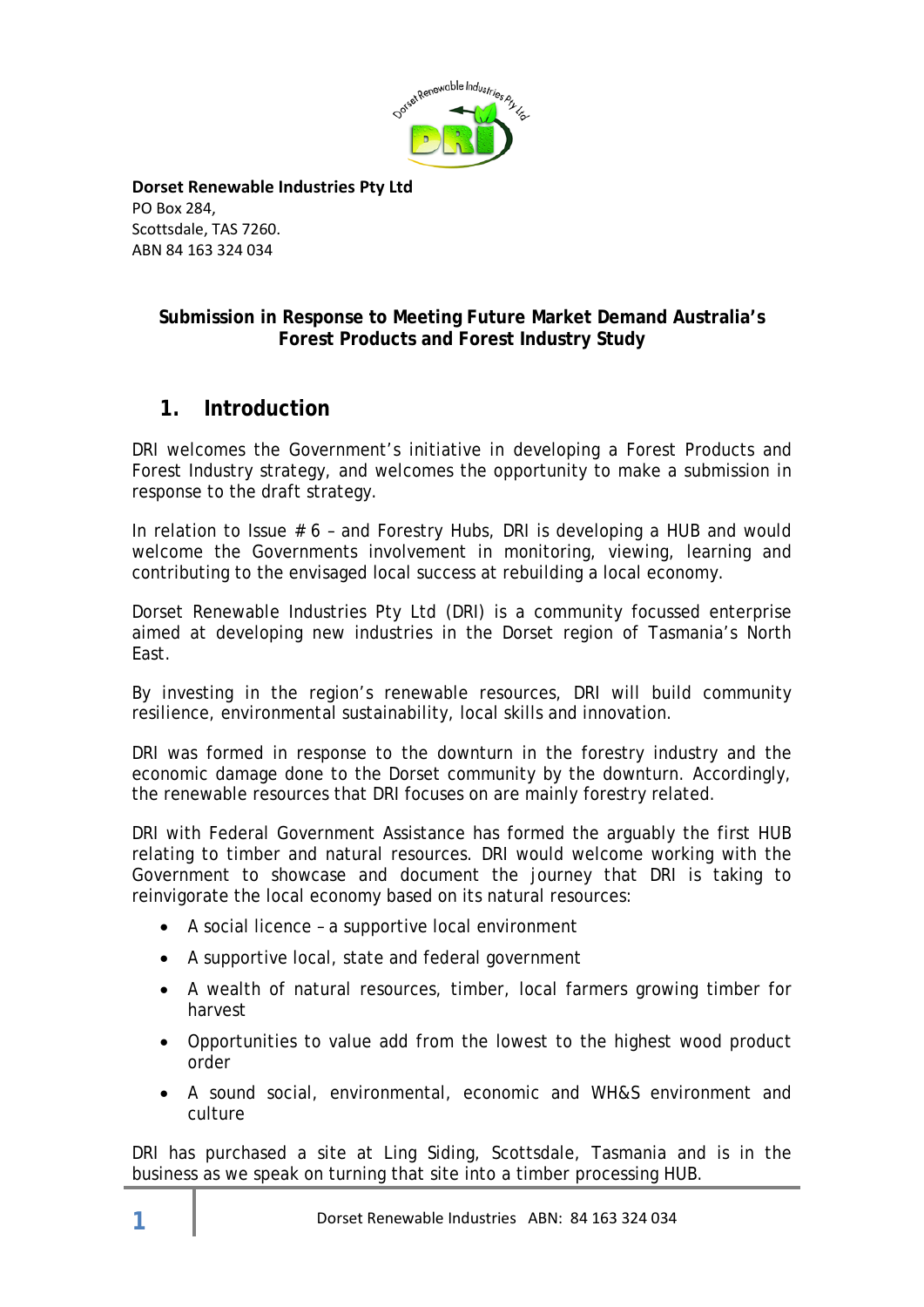The attached flow chart depicts what will be achieved at the site; things such as

- Timber treatment
- Timber colouring
- Timber preservation
- Timber flooring and framing
- Garden lattice and fencing materials
- Laminated timber products
- Log peeling
- Cross laminated timber products
- Waste products from one industry being the fuel and resource for other industries;
	- o Timber chips for industrial heating use
	- o Timber pellets for domestic and commercial heating purposes
- DRI hopes in the future to become involved in the liquid fuel industry and has a site ready for that purpose at the HUB.

## **2. Dorset Renewable Cooperative**

Dorset Renewable Industries is investigating the development of a cooperative, where the community can be become involved as part owners and see the benefits of their efforts in this exciting and renewable sector. Where farmers can part own a cooperative that buys and processes their local resources for a fair return and those products in turn contribute positively to the local environment in quality timber products and resources.

Expertise, jobs, skills, local economic activity and growth will flow from DRI's activities.

## **3. A Communities Natural Resources – North East Tasmania - Dorset**

DRI have undertaken a study of its natural resources within a cartable 60 klm radius and has determined from that study that there is sufficient resources to develop a bio fuels industry using 150,000 green tons of renewable resources to produce 30 million litres of fuel per year for 20 year period; while paying farmers a proper return for their efforts.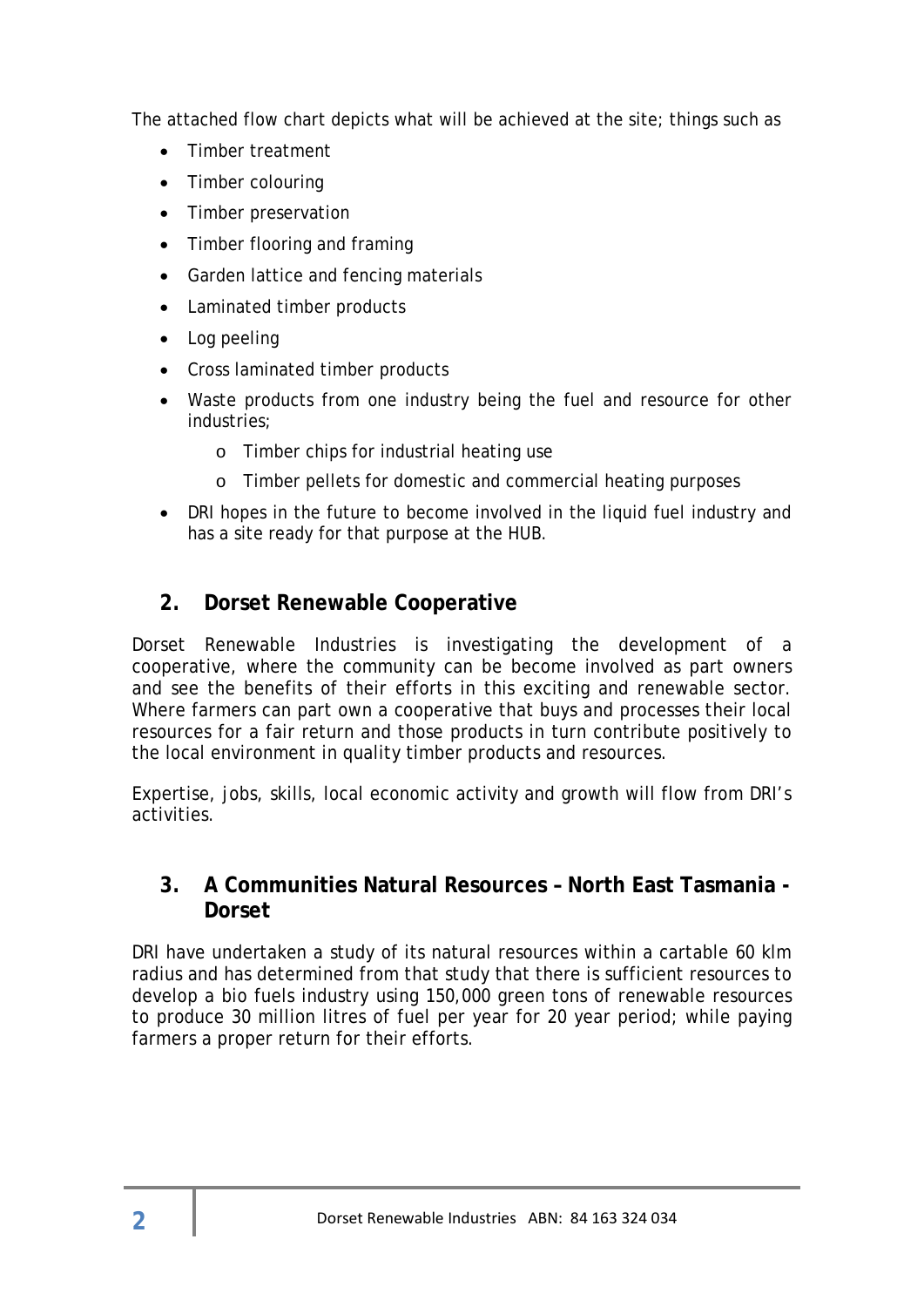# **3. Liquid Fuel Security.**

Liquid fuel security is of concern to the community because:

- Our community is totally dependent on the availability of liquid fuels. There are no gas pipelines in Dorset and no operating railways. All transport is via road and therefore dependent on the availability of liquid fuels, mainly diesel. Diesel fuel is needed to move virtually all commodities, including diesel itself. Further, one of our most valuable products – milk – is mainly processed out of Dorset and hence trucked out of the region in considerable quantities each day. We are totally and critically dependent on petroleum.
- In the last decade all of the major industrial employers in and around Scottsdale closed. Vegetable processors and saw mills that had provided employment, training, purchased inputs and services, all gone. The economic consequences of these closures are well known, and have had a profound effect. With hindsight we realise that we were highly dependent on a very small number of enterprises, and that we had no Plan B for our local economy. This experience has made us very wary of the risks of dependence on single commodities or single suppliers.

In short, an energy strategy which purports to cover the next 20 years needs to include the active development of a Plan B for liquid fuels, we believe.

DRI has for some time been following the development of a technology to convert cellulosic biomass to ethanol.

The technology is being developed by Ethanol Technologies Ltd (Ethtec), who have a pilot plant near Yamba in northern NSW. Ethtec's technology has several advantages: it does not rely on a constant supply of expensive enzymes; it can work with a range or a mixture of feedstocks; and it uses a continuous rather than a batch process. Because of these advantages, Ethtec has focussed on plants which are smaller than usually considered for cellulosic ethanol projects.

DRI obtained funding from the North-East Working Group for a pre-feasibility study into a 30 million litres per year ethanol plant, which would use about 150,000 tonnes of green woody material annually as feedstock. The prefeasibility study was conducted in 2014 by KPMG and was sufficiently positive for us to continue to be interested in such a plant as a longer term investment opportunity for Dorset.

In summary we welcome the Government initiative and hope that the parties will follow DRI's HUB process as it develops and contributes in a very positive way to the local economy and Tasmania through skills, expertise, jobs and a fair return on investment for growers and investors.

Yours sincerely